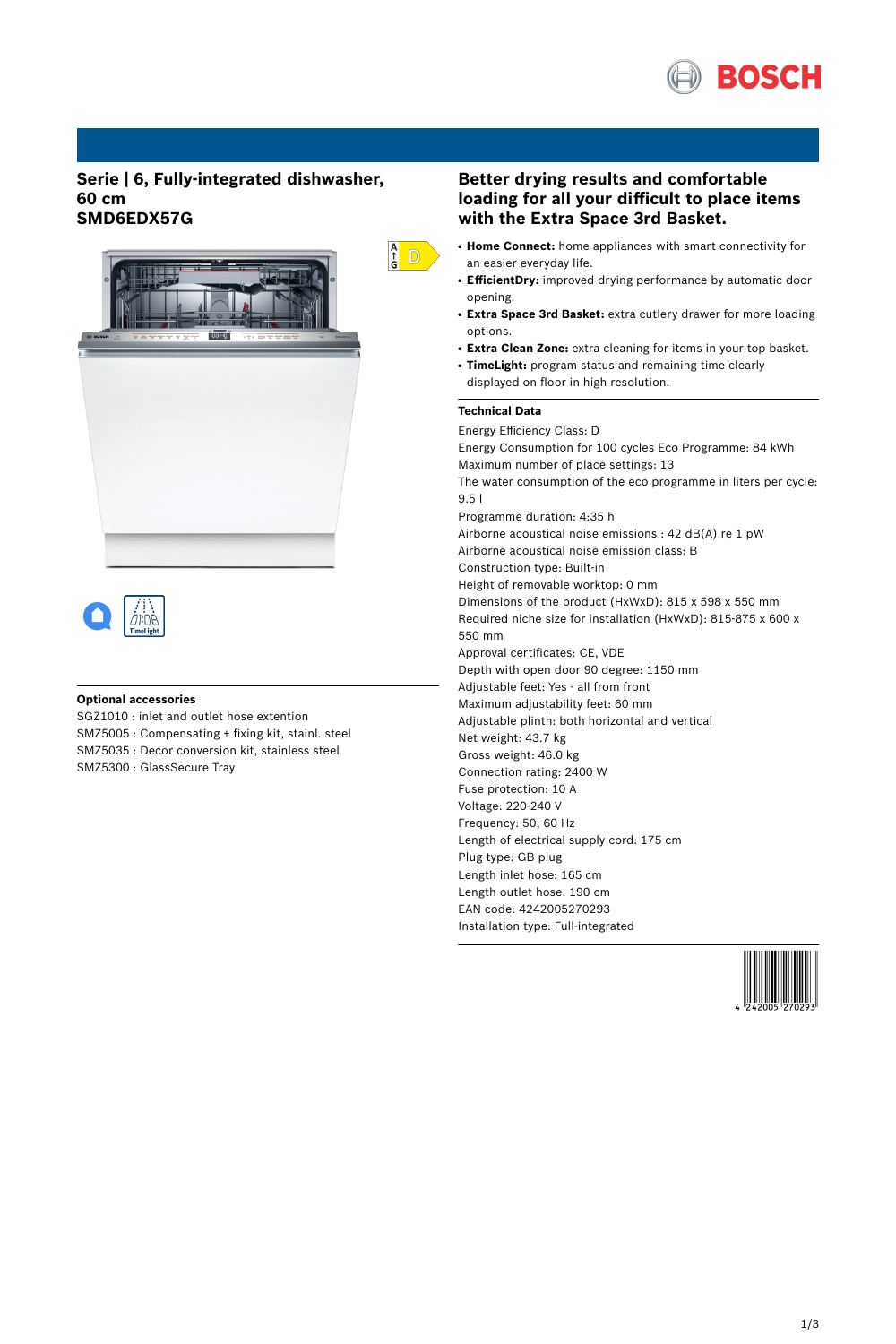

**Serie | 6, Fully-integrated dishwasher, 60 cm SMD6EDX57G**

## **Better drying results and comfortable loading for all your difficult to place items with the Extra Space 3rd Basket.**

### **New for 2021**

## **Performance**

- Energy Efficiency Class<sup>1</sup>: D
- Energy<sup>2</sup> / Water<sup>3</sup>: 84 kWh / 9.5 litres
- Capacity: <sup>13</sup> place settings
- Programme duration<sup>4</sup>: 4:35 (h:min)
- Noise level: <sup>42</sup> dB(A) re <sup>1</sup> pW
- Noise Efficiency Class: <sup>B</sup>
- Noise level (silence programme): <sup>39</sup> dB(A) re <sup>1</sup> pW

#### **Programmes / functions**

- <sup>8</sup> programmes: Eco <sup>50</sup> °C, Auto 45-65 °C, Intensive <sup>70</sup> °C, Express 65°, Express 45 °C, Glass 40 °C, Silence 50 °C, Favourite
- Default favourite programme: Pre-Rinse
- <sup>4</sup> special options: Remote Start, EfficientDry, Intensive Zone, SpeedPerfect+
- Machine Care
- Silence on Demand (via app)

#### **Flexible design elements**

- Max Flex baskets Basket system with red coloured touchpoints
- Extra Space 3rd Basket
- <sup>2</sup> stage Rackmatic height-adjustable top basket
- Smooth running wheels on upper basket
- Low friction wheels on bottom basket
- Anti-slip protection strips in upper basket
- Rack Stopper to prevent derailing of bottom basket
- <sup>2</sup> foldable plate racks in top basket
- <sup>6</sup> foldable plate racks in bottom basket
- Removable knife shelf in 3rd basket
- Moveable cutlery basket in lower rack
- Upper rack cup shelf
- Lower rack cup shelf

### **Innovations and technology**

- Home Connect ready on WLAN
- Extra Clean Zone
- EfficientDry and Heat Exchanger
- DosageAssist detergent dispenser
- EcoSilence BLDC drive
- Automatic detergent detection
- AquaMix Glass protection system
- Aqua and loading sensor

#### **Design features**

- Touch Control (metallic)
- Push button top edge controls
- TimeLight Light projection on the floor
- DoorOpen Assist perfectly designed for kitchens without handles
- Acoustic end of cycle indicator, Time remaining indicator (min), water inlet indicator
- Time delay (3, <sup>6</sup> or <sup>24</sup> hours)
- ChildLock double push to open
- AquaStop: Bosch's warranty in case of water damage for the lifetime of the appliance. Please find warranty terms under https://www.bosch-home.co.uk/customer-service/careprotection-and-parts/additional-warranties
- Self-cleaning filter system with <sup>3</sup> piece corrugated filter
- Large item spray head, steam protection plate
- Stainless steel interior
- Dimensions (HxWxD): 81.5 x 59.8 x 55cm
- *¹ Scale of Energy Efficiency Classes from A to G*
- *² Energy consumption in kWh per 100 cycles (in programme Eco 50 °C)*
- *³ Water consumption in litres per cycle (in programme Eco 50 °C)*
- *⁴ Duration of programme Eco 50 °C*